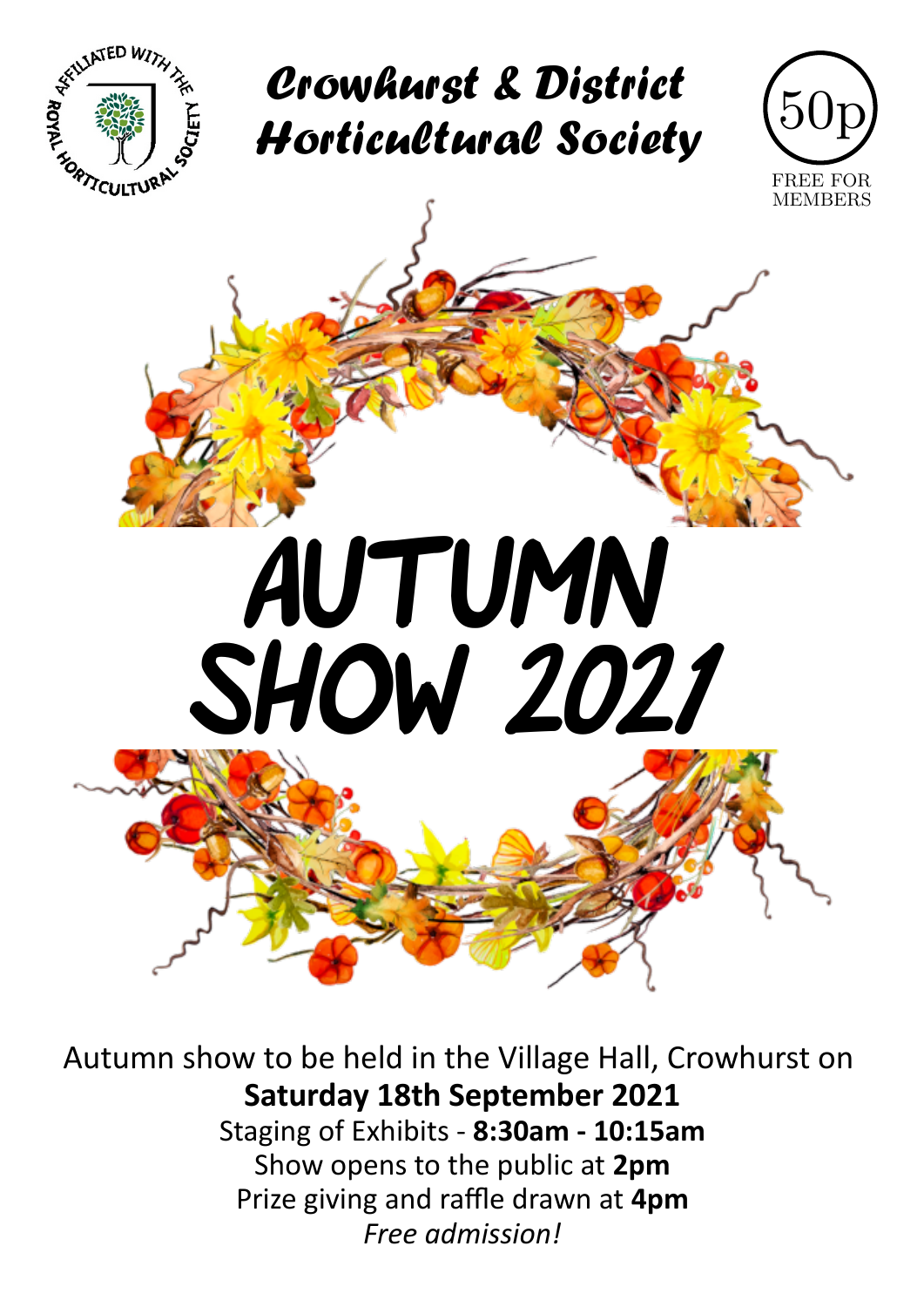# Crowhurst & District Horticultural Society **2020 – 2021**

**PRESIDENT** *vacant*

**LIFE MEMBERS** Mr & Mrs D Gower, Mr B Cripps, Mrs N Hudson, Mr & Mrs D Bastin

### OFFICERS of the SOCIETY

**CHAIRMAN** Mary Boorman 01424 774102

**HON. TREASURER** Alan Humphrey 07870525441 **MEMBERSHIP SECRETARY** Alan Humphrey 07870525441 **SHOW SECRETARY Oliver Boorman-Humphrey** 

#### MEMBERS of the COMMITTEE

Jo Crouch (Children's and Fayre Cmte repr.), Tim Knaggs (Bee repr.)

*Visit our website online at crowhursthorticultural.org.uk*

#### CHAIRMAN'S WELCOME

A very warm welcome is sent to you alongside this Autumn show schedule. This will be the first flower show we have been able to hold as a society (due to COVID) since our last Autumn show back in 2019! We are so looking forward to seeing you all and your entries after such a long imposed break. It has been quite a tough time for all of us in many ways and we are so very pleased to finally be back to running another show for you all to enter and to enjoy. We will of course be adhering to any COVID restrictions that may be required on the day, but we will endeavour to prevent this spoiling the show.

We are hoping for **bumper** entries this show to celebrate our return, despite the inclement weather. Gardeners have suffered over recent months with constant rainy periods intermingled with some hot sunshine. The slugs and snails have been having a fine time and keeping us on our toes.

Meanwhile, we hope you all enjoy the rest of Summer and let us hope we may be treated to an 'Indian Summer' which would help lift our morale and extend the growing season and give those show entries a boost!

Many thanks to you all for your ongoing support throughout this difficult time.

Keep safe, keep well but most of all enjoy the show!

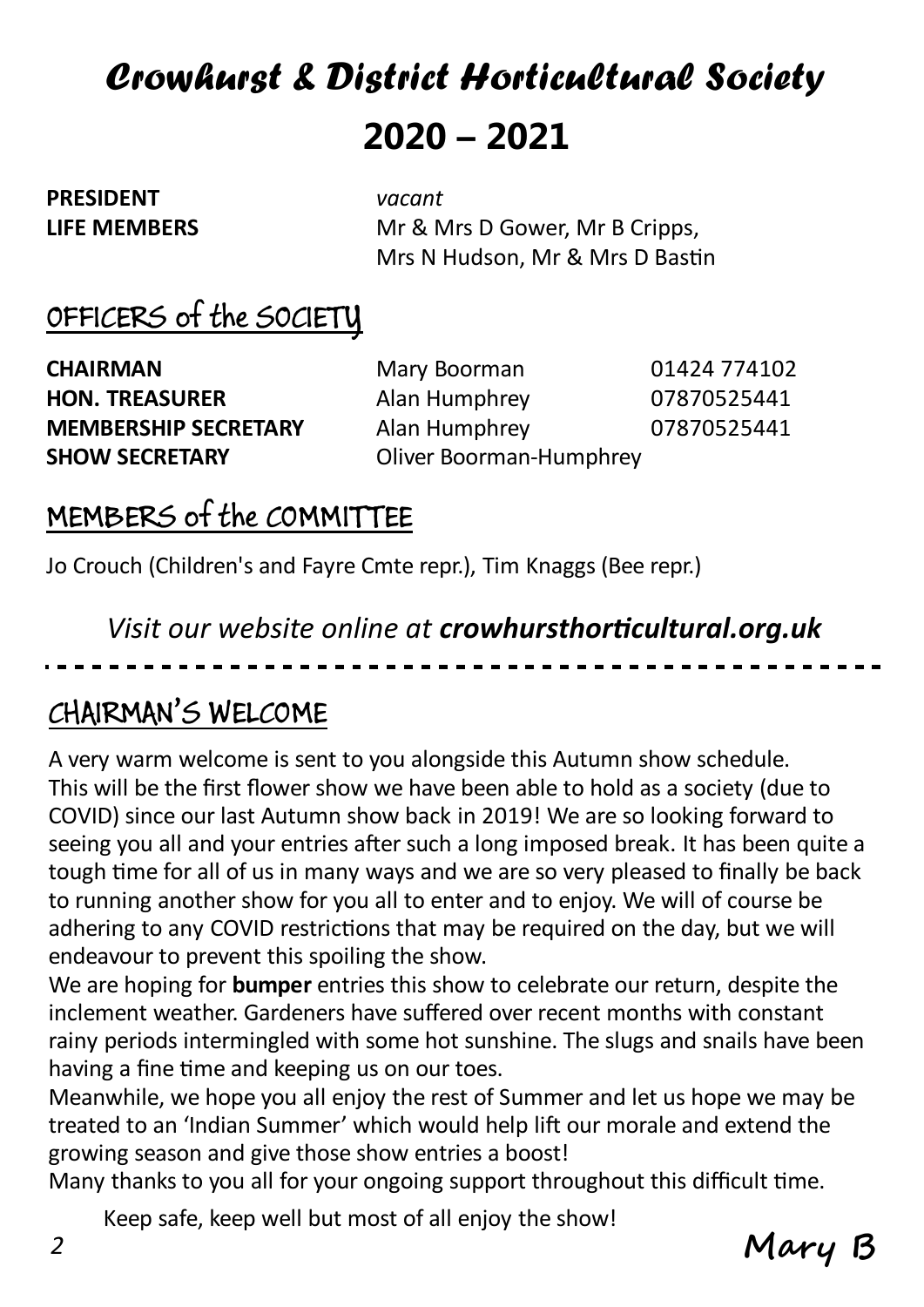# **AUTUMN SHOW**

Autumn show to be held at Crowhurst Village Hall on **Saturday 18th September**.

# SHOW PROGRAMME

- Hall open for staging of exhibits : **8:30am 10:15am**
- Hall closed for judging : **10:15am 2pm**
- Show open to the public : **2pm 4:30pm**
- Prize giving and raffle drawn : around **4pm**

#### SUBMITTING ENTRIES

Details of how to submit your entries for the show can be found on page 8.

### JUDGING

Judges are chosen by the committee. The name of the judge for each section can be found above each list of classes. The hall must be cleared by **10:15am** on the morning of the show to allow judging to commence promptly at 10:30am. During the judging, only judges and stewards will be allowed in the hall.

#### TROPHIES & AWARDS

ELEANOR HAIGH TROPHY Most points in show PETER OLIVER TROPHY Best produce exhibit (classes 1-44) The LINFIELD CUP Best exhibit of roses in classes JOHN CHILD TROPHY Winner of chrysanthemum class N.D.S. SILVER MEDAL CARD Best exhibit in dahlia classes N.D.S. BRONZE MEDAL CARD Runner-up exhibit in dahlia classes JEAN WATMORE CUP Best exhibit in floral art classes SANDRA SMALLWOOD TROPHY Most points in floral art classes REG MEWETT TROPHY Best vegetable collection (class 45) The HUNTERS HILL TROPHY Best harvest basket (class 47)

MARGARET APPS TROPHY Most points in cookery & preserves classes ROY WILSON CHILDREN'S TROPHY Most points in year's children's classes PETER WOOLLEY MEMORIAL TROPHY Most points in year's photography classes

All current autumn trophy holders are requested to return their trophies to Mary Boorman by the end of **AUGUST**.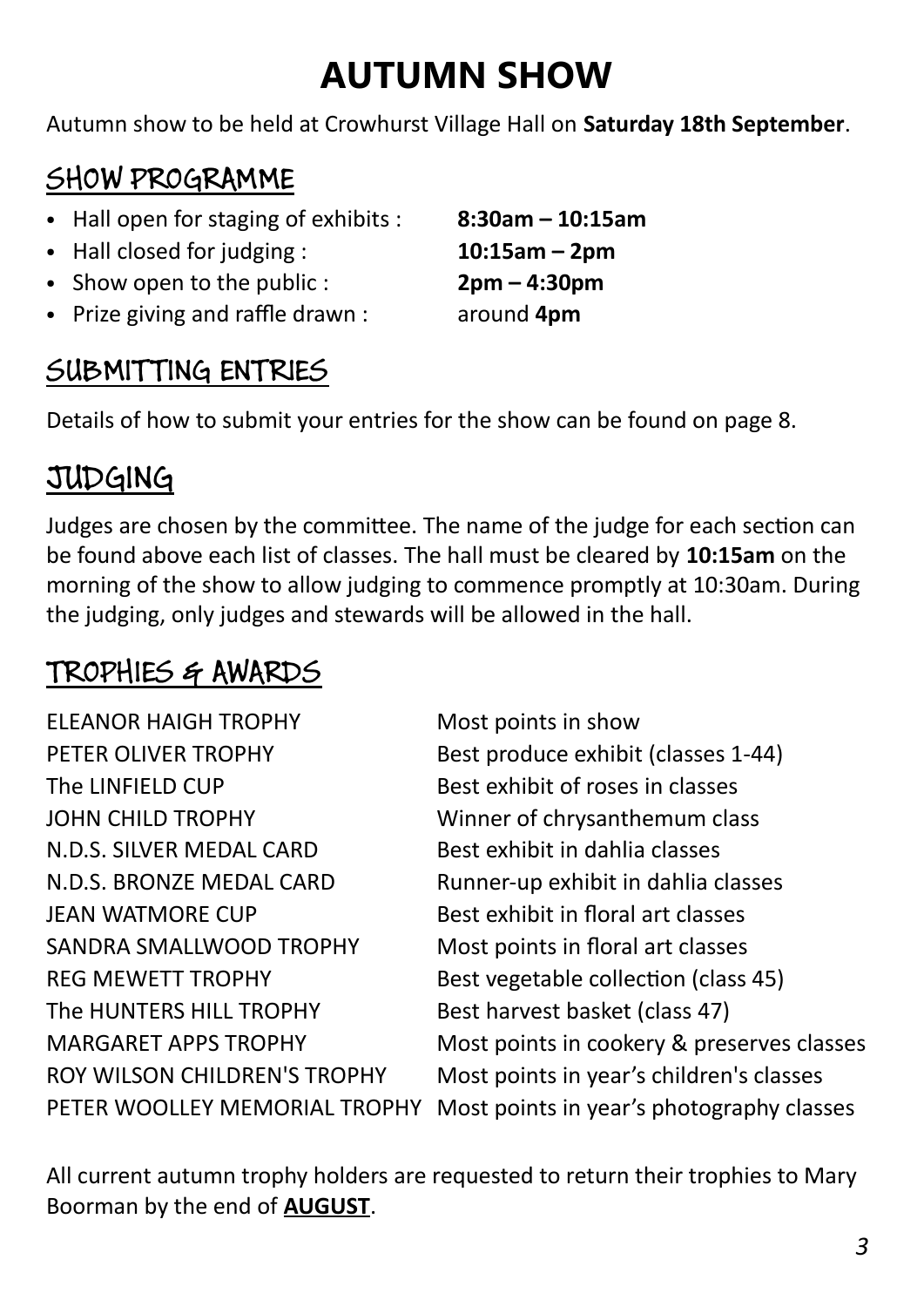# **AUTUMN SHOW CLASSES**

Unless otherwise stated, all classes are open everyone!

# ROSES

*Judge: Dave Pilbeam*

- 1 ROSE H.T. specimen bloom *(any variety)*
- 3 stems of FLORIBUNDA ROSES *(bunch flowered)*

# DAHLIAS

*Judge: Dave Pilbeam*

- 1 LARGE or GIANT DAHLIA bloom
- 3 MEDIUM DECORATIVE DAHLIA blooms
- 3 SMALL DECORATIVE DAHLIA blooms
- 3 MEDIUM CACTUS or SEMI CACTUS DAHLIA blooms
- 3 SMALL CACTUS or SEMI CACTUS DAHLIA blooms
- 5 POMPOM DAHLIA blooms *(not to exceed 2")*
- 3 SMALL OR MINIATURE BALL DAHLIA blooms
- 3 WATER LILY DAHLIA blooms
- 3 DAHLIA blooms, any other type, one variety

### GENERAL FLOWERS

*Judge: Dave Pilbeam*

- 3 MOP-HEAD HYDRANGEA heads
- 3 LACE CAP HYDRANGEA heads
- 3 GLADIOLI *(any variety)*
- 3 sprays of MICHAELMAS DAISIES *(any colour)*
- 3 sprays of CHRYSANTHEMUMS *(any colour or colours)*
- 4 stems of FLOWERING SHRUBS *(4 kinds, one stem of each)*
- A vase of MIXED GARDEN FLOWERS
- A vase of MIXED FOLIAGE
- A vase of DRIED SEED HEADS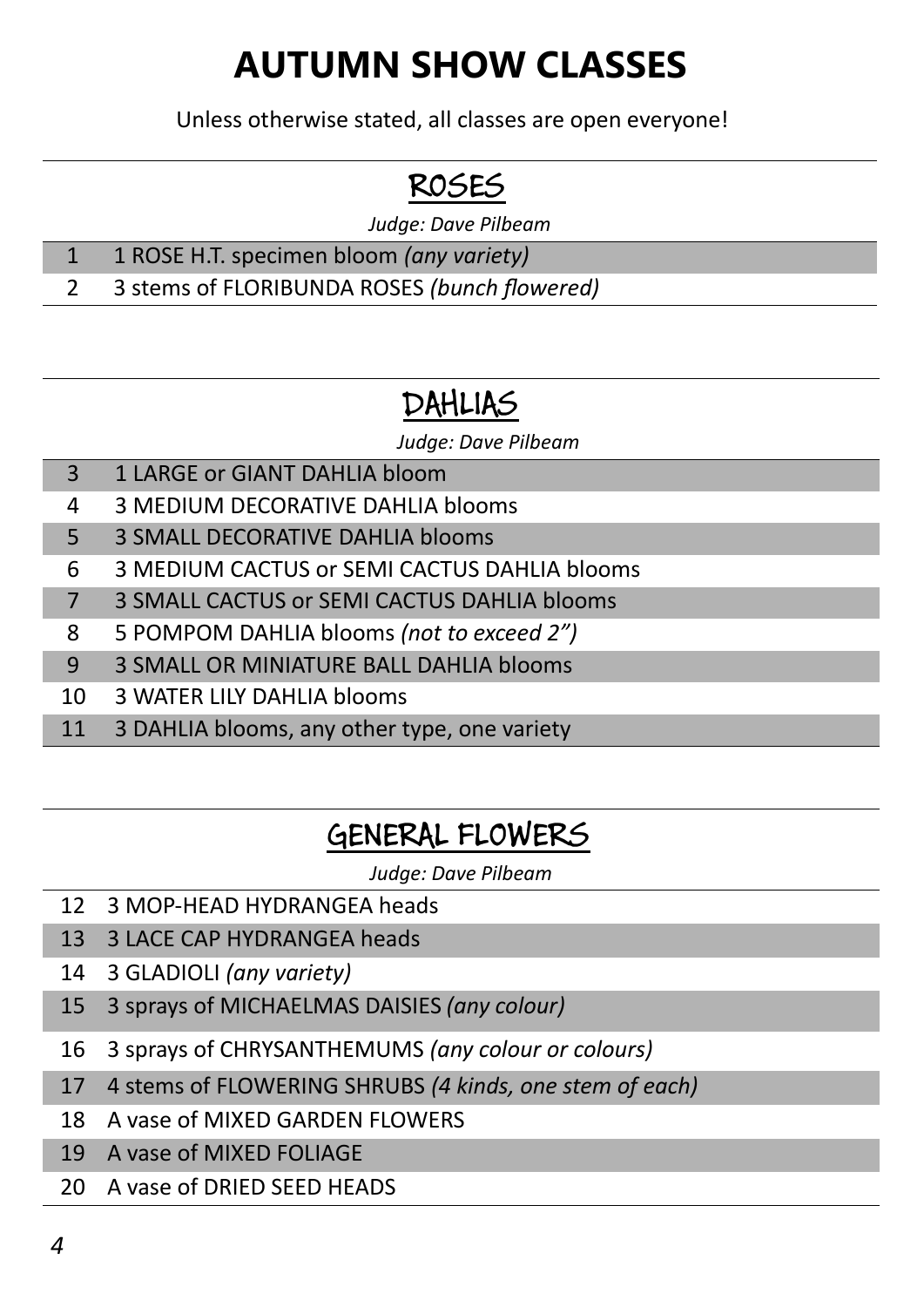### POT PLANTS

Pots not to exceed 8" diameter. *Judge: Dave Pilbeam*

- A FOLIAGE POT PLANT
- A FLOWERING POT PLANT
- An ORCHID
- A CACTUS
- A SUCCULENT

### FRUIT

#### *Judge: Jim Bingham*

- 5 DESSERT APPLES
- 5 COOKING APPLES
- 5 DESSERT PEARS
- 5 RASPBERRIES *(any variety)*
- 5 BLACKBERRIES *(any variety)*

#### VEGETABLES

*Judge: Jim Bingham*

- 5 POTATOES *(one variety)*
- 3 ONIONS
- 5 SHALLOTS
- 3 CARROTS
- 3 PARSNIPS
- 3 BEETROOT
- 37 3 LEEKS
- 5 CHERRY TOMATOES *(with calyx)*
- 5 TOMATOES *(with calyx)*
- 5 RUNNER BEANS
- 2 MARROWS
- 2 COURGETTES
- 3 SWEET PEPPERS *(any colour)*
- 3 CHILLI PEPPERS *(any variety)*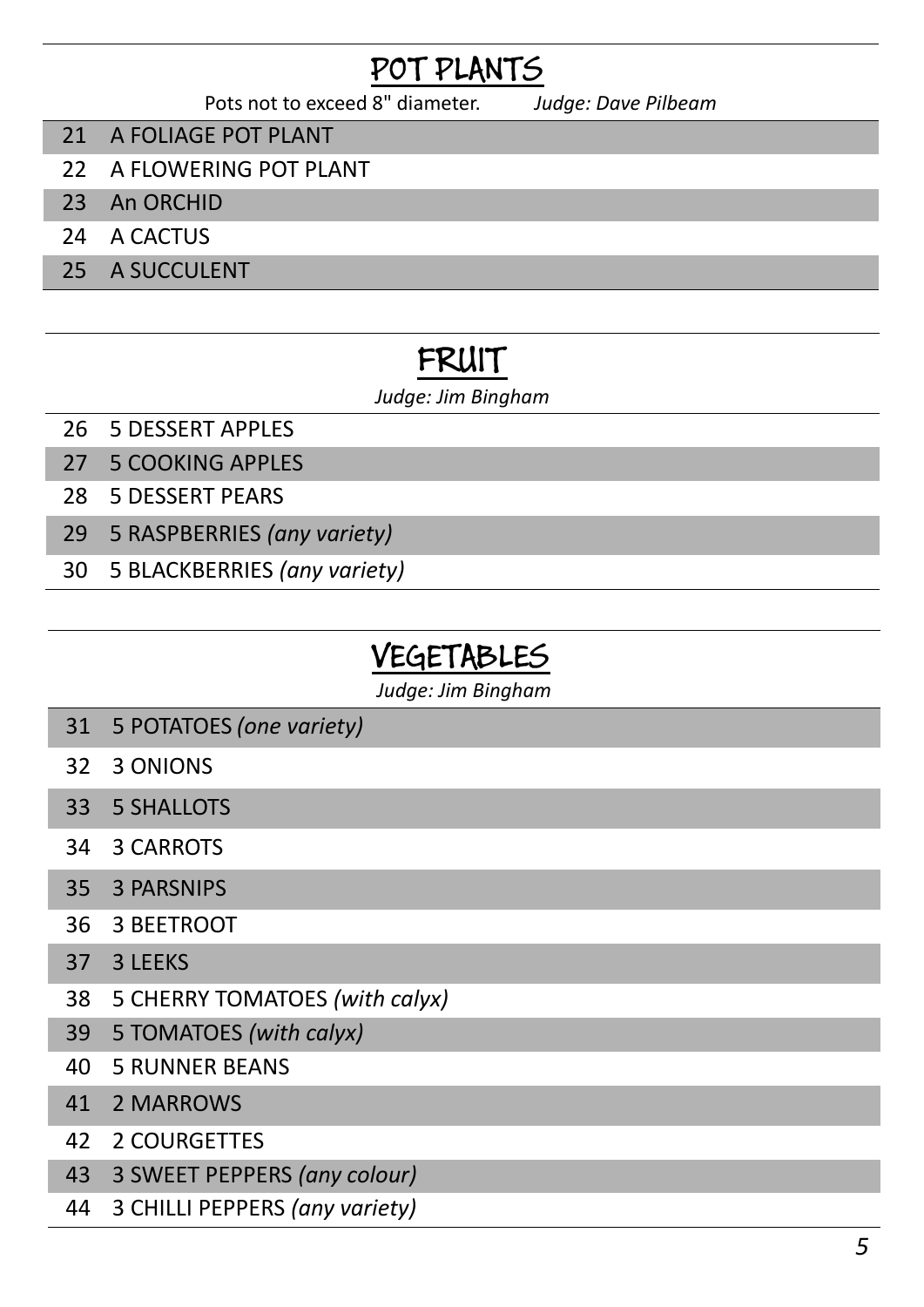#### SPECIAL PRODUCE CLASSES

All produce used in these classes must have been grown by the entrant. *Judge: Jim Bingham*

- 45 A COLLECTION of 5 VEGETABLES in a tray *(max. size 24" square). Vegetable numbers to be the same as in individual classes. A back board is permitted in this class.*
- 46 CROWHURST TOP TRAY *(see page 11 for further details)*
- 47 A HARVEST BASKET *(a selection of seasonal fruit & vegetables)*
- 48 A NOVELTY VEGETABLE *(will be judged for novelty value only)*

### FLORAL EXHIBITS

Flowers need not have been grown by the exhibitor. Exhibits do not have to done in situ. See page 11 for definitions. The maximum space allowed is **20" (50cm) square (height unlimited)**, unless otherwise stated. *Judge: Ann Brookes*

49 An arrangement using AUTUMN foliage and berries.

50 'SOMEWHERE OVER THE RAINBOW', an arrangement to celebrate life after lockdown.

## PHOTOGRAPHY

Maximum size  $7''(18cm) \times 5''(13cm)$ . Photos to be unframed. Exhibit to not have been shown before. Exhibitors to have only one entry per class. *Judge: Ann Brookes*

- 51 'TREES'
- 52 'POND LIFE'

### COOKERY

Domes will be provided. *Judge: Avril Parrini*

#### 53 A BANANA cake

<sup>54</sup> VICTORIA SANDWICH with raspberry jam filling *(approx. 8" diam) A Victoria sandwich is made with fat*

- 55 3 savoury MUFFINS, any flavour(s), labelled
- 56 3 pieces of savoury SHORTBREAD, any flavour(s), labelled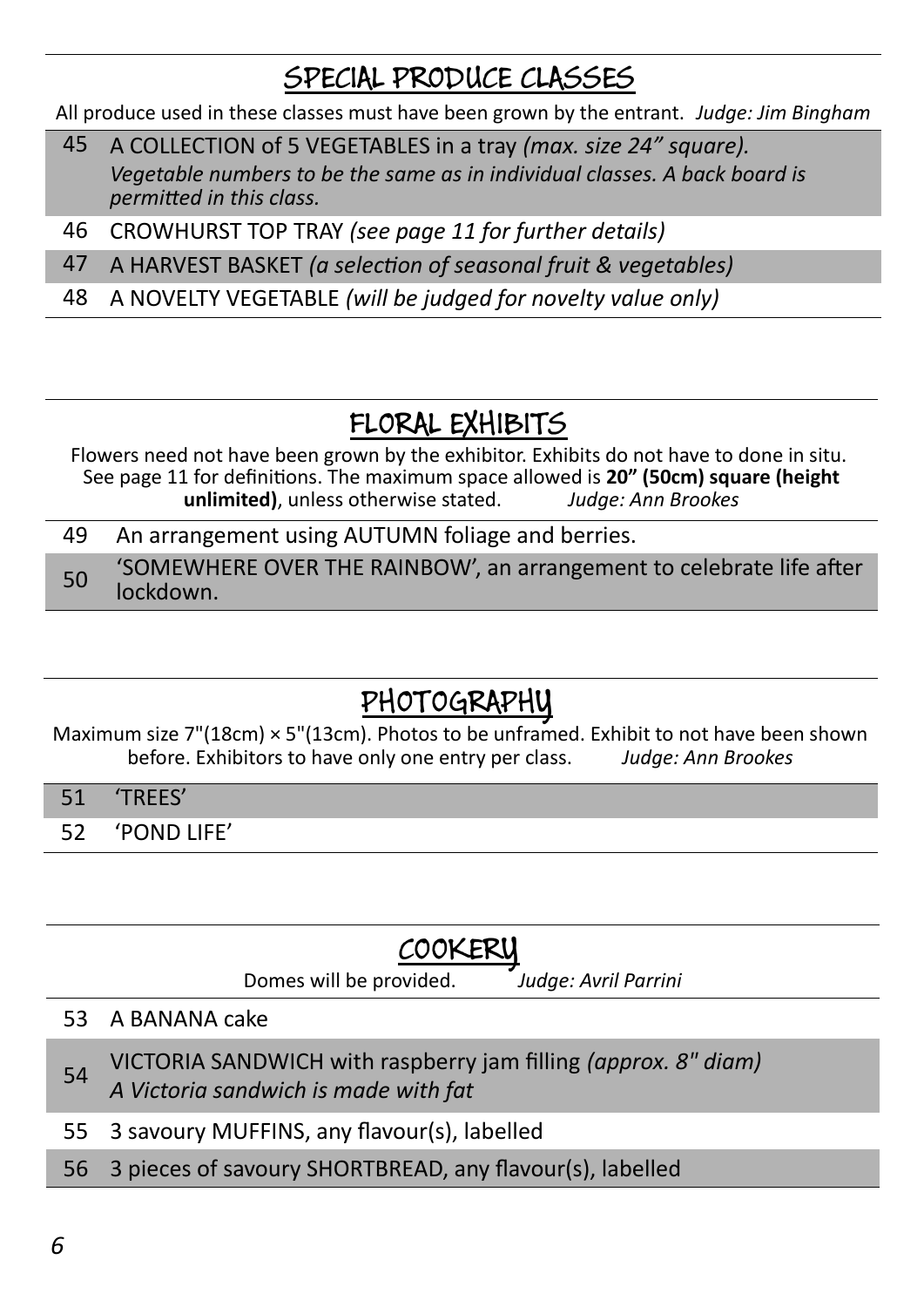### PRESERVES

Preserves should be presented in sterilised jars with plain lids/covers, labelled and dated. Jar and lids should not include any trade names or branding. Contents not less than 12oz *Judge: Avril Parrini*

- 57 Jar of SOFT FRUIT JAM
- 58 Jar of STONE FRUIT JAM
- 59 Jar of MARMALADE
- 60 Jar of CHUTNEY *(not less than 2 months old)*
- 61 Jar of MIXED PICKLE

#### HONEY

All produce must be from the entrant's own bees. No labels to be used. *Judge: Harold Cloutt*

- 62 One 1lb jar of LIQUID HONEY, any colour *(in plain, screw top jar)*
- 63 One 1lb jar of NATURALLY SET HONEY *(in plain, screw top jar)*
- 64 One 1lb jar of SOFT-SET or CREAMED HONEY *(in plain, screw top jar)*
- 65 One 7oz-9oz section of CUT HONEY COMB *Exhibit to be in white standard plastic container with transparent snap-on lid*
- 66 Two small identical blocks, plain or patterned, of MOULDED BEESWAX *(natural, no colours)*
- 67 Two identical BEESWAX CANDLES up to 35mm in diameter *(natural, no colours and not using sheets of beeswax foundation)*
- 68 One small bar of HOME-MADE SOAP containing honey
- 69 Five HONEY BISCUITS *(recipe on page 11)*

#### CHILDREN'S CLASSES

*Judge: Oliver Boorman-Humphrey & Ann Brookes*

- 70 A COLLAGE of autumn leaves, berries and foliage attached to a card back *(approx. A4)*
- 71 A vegetable MONSTER
- 72 A painting or drawing titled 'LIFE AFTER LOCKDOWN' *(any mediums, max size A4)*
- 73 A ROMAN SHIELD, made from recyclable materials. *(max size 60cm*)

*Exhibits from the local community groups to be confirmed.*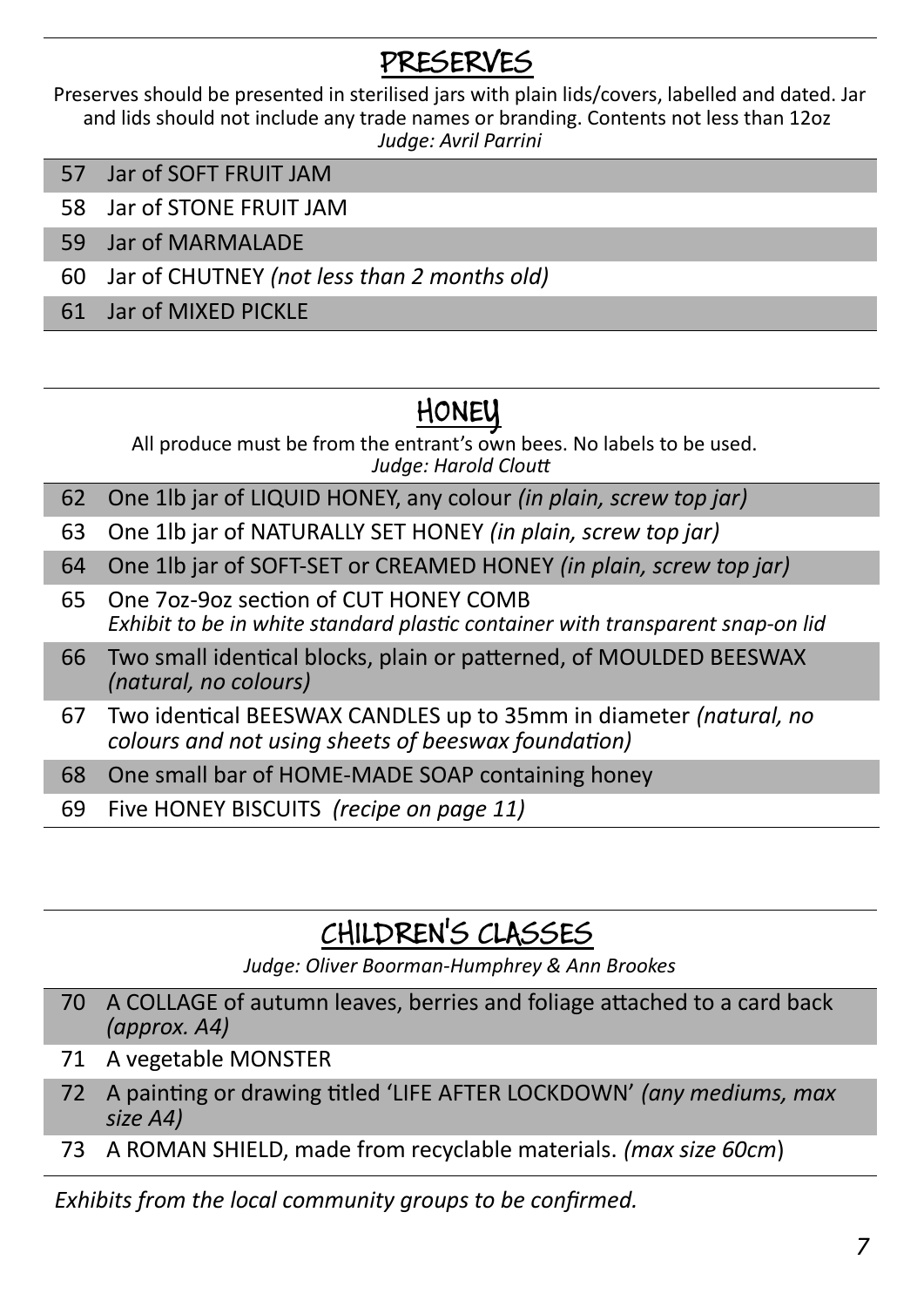# **SHOW ENTRY DETAILS**

#### CLASS ENTRY FEES

Special produce classes 30p per class Children's classes FREE All other classes and the 20p per class

#### SUBMITTING ENTRIES

Entries can be submitted until **7pm** on the preceding **WEDNESDAY** to the show. You do not have to be a member of the society to exhibit!

There are two methods of submitting entries:

- ➔ Online via our website *Visit us at www.crowhursthorticultural.org.uk and follow the links. Entry fees are payable to the treasurer on the morning of the show.*
- ➔ Using the enclosed entry form *Complete the relevant form given and post to any of the following people, enclosing your entry fees:*
- **RITA GOWER** 22 FOREWOOD RISE, CROWHURST, TN33 9AH 01424 830560
- **JO CROUCH** REDWINGS, STATION RD, CROWHURST, TN33 9DB 01424 830029
- **MARY BOORMAN** GRAY'S COTTAGES, BATTLE HILL, BATTLE, TN33 0BS 01424 774102

For children's entries, please ensure the child's name and age is added to the entry form, along with a responsible adult's details.

Please ensure you are familiar with the rules of exhibiting given on page 10 before submitting any entries.

#### PRIZE MONEY

|                         | <b>FIRST</b>    | <b>SECOND</b>   | <b>THIRD</b>    |
|-------------------------|-----------------|-----------------|-----------------|
| Special produce classes | £1              | 50 <sub>p</sub> | 30 <sub>p</sub> |
| All other classes       | 60 <sub>p</sub> | 40 <sub>p</sub> | 20 <sub>p</sub> |

Prize money can be collected from the treasurer between 2pm and 4:30pm on the afternoon of the show. Prize money not collected before the close of the show will be treated as a donation to the Society.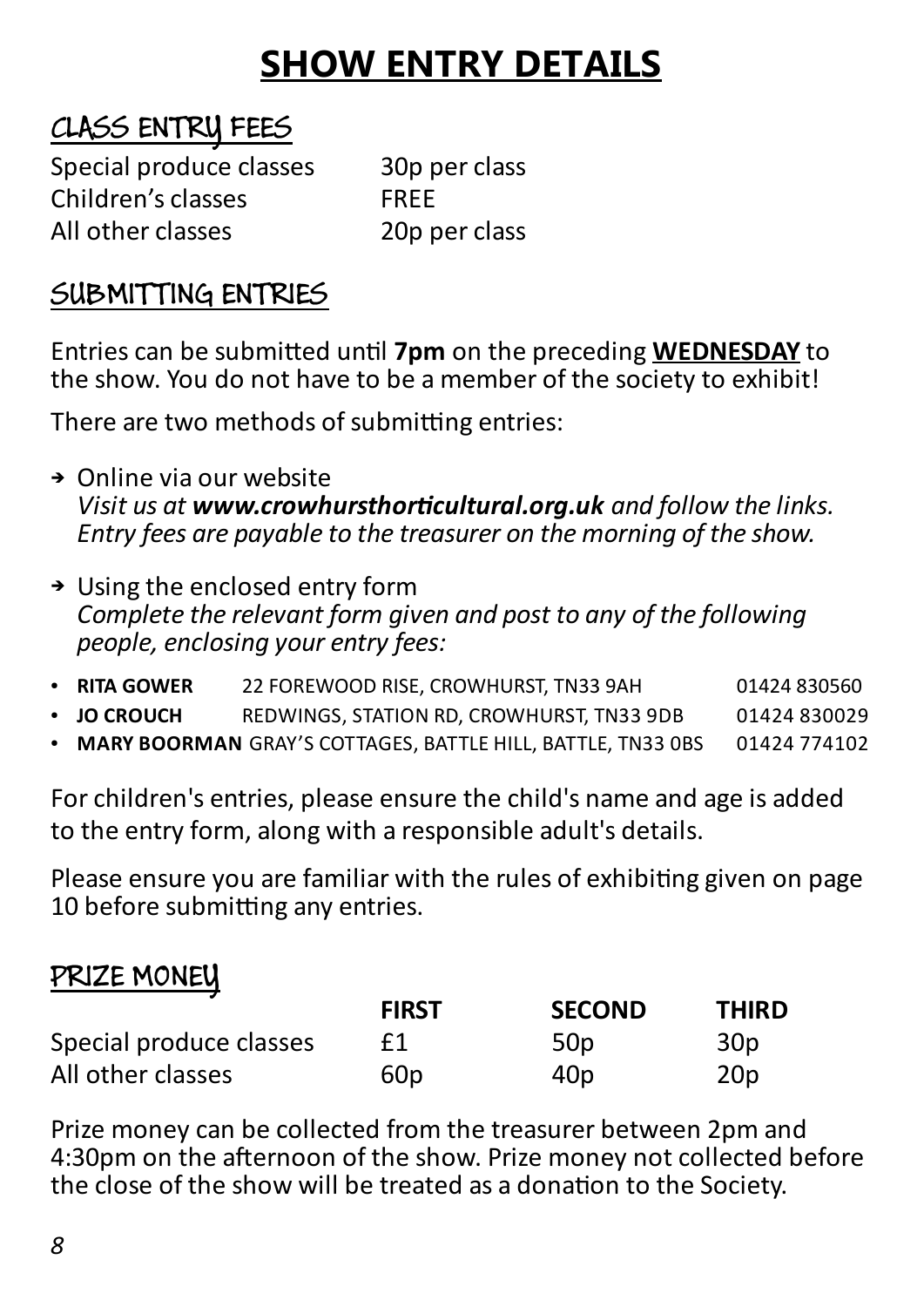### **ENTRY FORM - AUTUMN SHOW - Sat 18th SEPTEMBER**

Please **circle** the classes you wish to enter.

#### **STANDARD CLASSES - 20p per class**

| $\mathbf{1}$ | $\overline{2}$ | $\overline{3}$ | $\overline{4}$ | 5  | 6  | $\overline{7}$ | 8  | 9  | 10 |
|--------------|----------------|----------------|----------------|----|----|----------------|----|----|----|
| 11           | 12             | 13             | 14             | 15 | 16 | 17             | 18 | 19 | 20 |
| 21           | 22             | 23             | 24             | 25 | 26 | 27             | 28 | 29 | 30 |
| 31           | 32             | 33             | 34             | 35 | 36 | 37             | 38 | 39 | 40 |
| 41           | 42             | 43             | 44             |    |    |                |    | 49 | 50 |
| 51           | 52             | 53             | 54             | 55 | 56 | 57             | 58 | 59 | 60 |
| 61           | 62             | 63             | 64             | 65 | 66 | 67             | 68 | 69 |    |

#### **SPECIAL CLASSES - 30p per class**

45 46 47 48

#### **CHILDREN'S CLASSES - FREE**

70 71 72 73

**CHILD'S NAME** \_\_\_\_\_\_\_\_\_\_\_\_\_\_\_\_\_\_\_\_\_\_\_\_\_\_\_\_ **AGE** \_\_\_\_\_\_ **NAME** \_\_\_\_\_\_\_\_\_\_\_\_\_\_\_\_\_\_\_\_\_\_\_\_\_\_\_\_\_\_\_\_\_\_\_\_\_\_\_\_\_\_\_\_\_\_\_\_ **ADDRESS** \_\_\_\_\_\_\_\_\_\_\_\_\_\_\_\_\_\_\_\_\_\_\_\_\_\_\_\_\_\_\_\_\_\_\_\_\_\_\_\_\_\_\_\_\_\_\_\_ \_\_\_\_\_\_\_\_\_\_\_\_\_\_\_\_\_\_\_\_\_\_\_\_\_\_\_\_\_\_\_\_\_\_\_\_\_\_\_\_\_\_\_\_\_\_\_\_ **No. of Entries** \_\_\_\_\_\_\_\_\_ **Amount Enclosed** \_\_\_\_\_\_\_\_\_\_  $\bigcirc$  If you wish to donate your winnings to the society, please tick here.

I hereby agree to abide by the rules of the society. SIGNED.

\_\_\_\_\_\_\_\_\_\_\_\_\_\_\_\_\_\_\_\_\_\_\_\_\_\_\_\_\_\_\_\_\_\_\_\_\_\_\_\_\_\_\_\_

**Entry details can be found on page 8**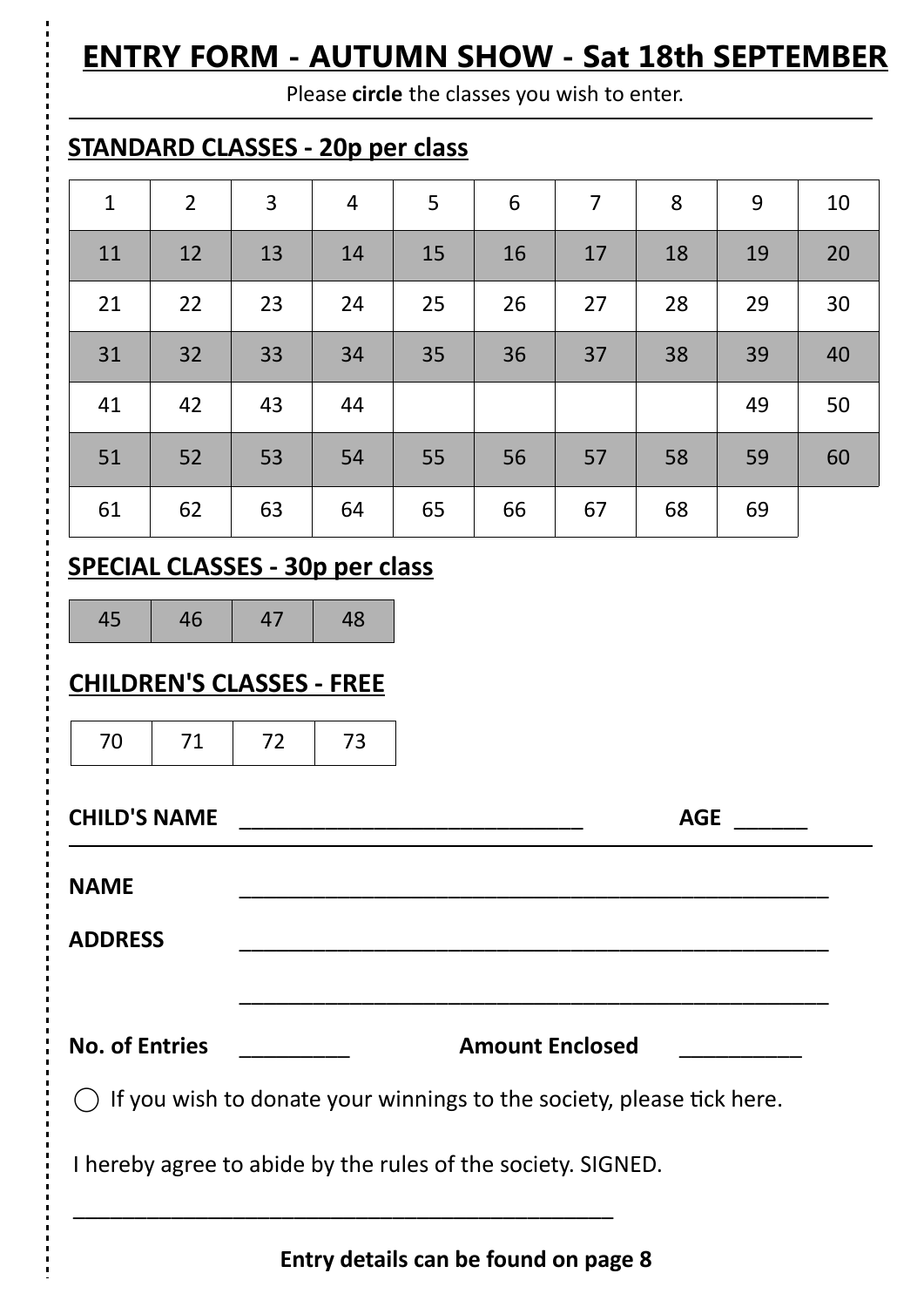# **SHOW RULES**

- **1.** All persons intending to exhibit must give notice to the Show Secretary not later than the Wednesday preceding the Show in which they wish to exhibit, by handing in their completed entry form and paying the necessary fees. Late entries may be accepted at the discretion of the Show Secretary. If accepted, double the normal entry fee will be payable.
- **2.** All exhibits must be staged before 10.15 am on the morning of the show, at which time the hall/marquee will be cleared for judging.

#### **THIS RULE WILL BE STRICTLY ENFORCED**

- **3.** Produce must have been grown by the Exhibitor in his or her own garden or allotment for not less than two months preceding the Show unless otherwise stated in the schedule.
- **4.** Exhibitors must supply their own trays, dishes, vases, or other receptacles for their exhibits (unless otherwise stated). A vase must have a greater height than the diameter of its mouth.
- **5.** Collections of vegetables must contain the distinct kinds specified. (Distinct kinds mean for instance, Peas, Beans, Carrots, Cabbage etc.). Antirrhinums, Petunias, Verbena, Phlox drummondi, are classified as annuals for the purpose of the show schedule.
- **6.** No exhibits may be removed before 4.30pm at any of the shows. The Committee will be pleased to accept any exhibits to sell for the Benefit of the Society.
- **7.** The Committee will appoint the Judges, whose decision will be FINAL. Judges are empowered to withhold prizes where there is not sufficient competition, or when the exhibits are of insufficient merit. They can award extra prizes with the consent of the Committee, who will set the amount.
- **8.** No exhibitor may enter more than one exhibit in any class.
- **9.** The points awarded for the trophies will be: 3 for a first prize, 2 for a second and 1 for a third. Winners must undertake to return the trophies to the Society two weeks before the relevant show in the following year.
- **10.** All vegetables will be judged by their fitness for use, and must be divested of all superfluous leaves.
- **11.** The Committee reserve the right to inspect any garden or allotment of any exhibitor, and to decide any questions not provided for in these rules.
- **12.** Any objection must be lodged in writing before 4pm on the day of the Show together with a 50p deposit, which will be refunded if the objection is upheld.
- **13.** Judging for all the shows will be guided by Royal Horticultural Society rules, amplified where necessary by the regulations of specialist Societies such as the National Dahlia Society and National Association of Flower Arrangement Societies.
- **14.** The Society will take all possible care of the exhibits, but will not be responsible for any loss or damage that may arise.
- **15.** Prize money not collected before the close of the show will be donated to the Society.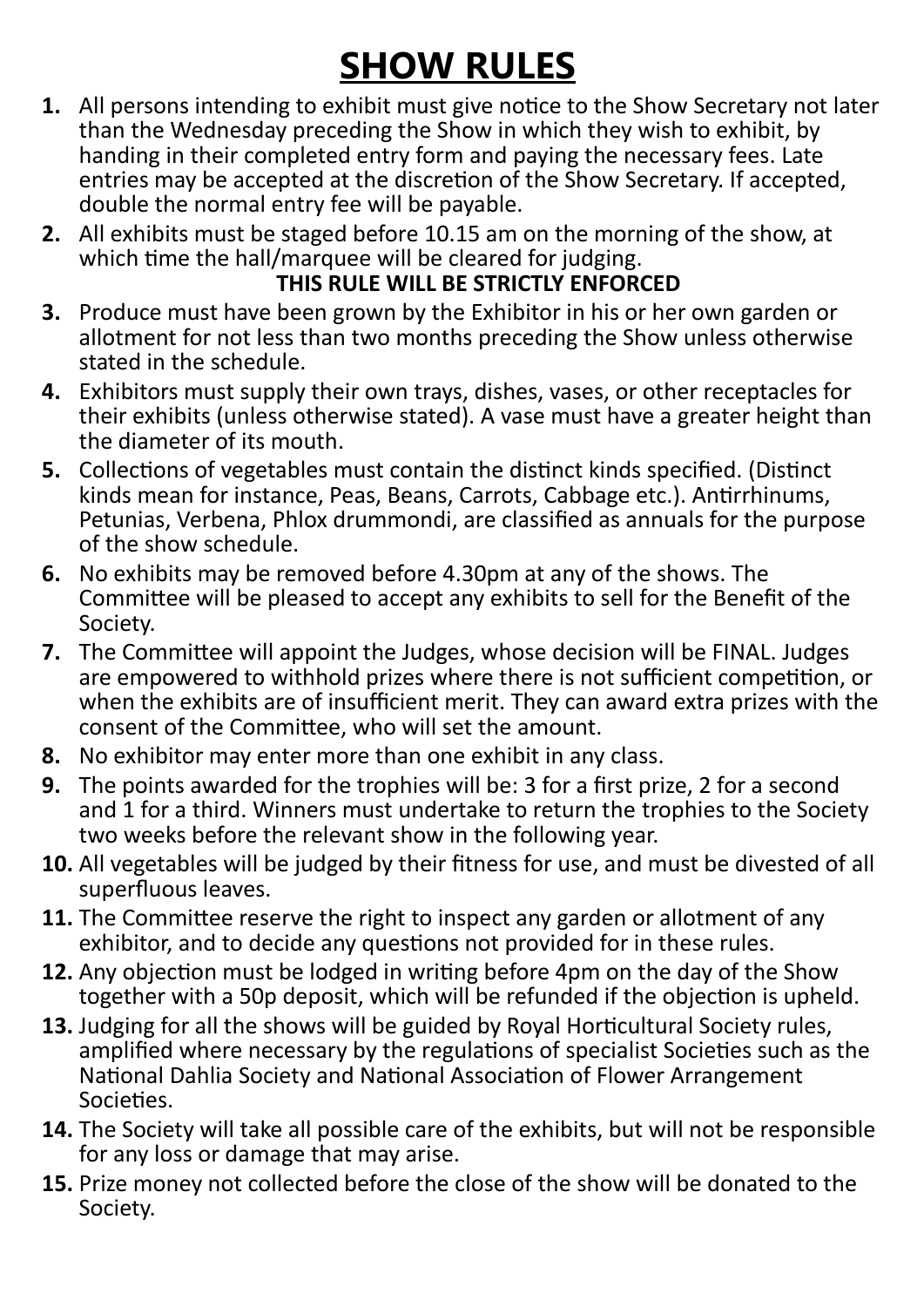# **CROWHURST TOP TRAY - AUTUMN CLASS 46**

- The Crowhurst Top Tray class is for a display of three types of vegetables from the following list of eight. The quantity of each vegetable required for the display is given in brackets: carrots (3), cauliflowers (2), onions (3), parsnips (3), peas (6), potatoes (3), runner beans (6), tomatoes (6).
- Each type of vegetable will be judged using a scale of 20 points, split into three sections. There are 7 points for size, shape & colour, 7 points for condition & 6 points for uniformity. All vegetables are to be displayed for effect.
- Vegetables must be displayed in an area measuring 18×24"(45×60cm) without bending any part of them. No part of any exhibit may exceed the tray size.
- A tray or board measuring 18"×24"(45×60cm) can be used to display the vegetables, or the area can simply be marked on the staging. Where a tray has a lip or edge, the internal measurements must not exceed 18"×24" (45×60cm).
- A black cloth is permitted and trays may be painted. Parsley is allowed for garnishing but no other foliage or accessories, such as plates, back boards, sand

or rings, will be allowed. Onion tops may be tied or whipped using raffia.

# **SOCIETY DEFINITIONS**

Exhibit This is composed of natural plant material, with or without accessories, contained within the space specified

Natural Plant This is any vegetable matter. It includes fresh, dried, garden, wild<br>Material or made up plant material. flowers. foliage. fruit. vegetables or or made up plant material, flowers, foliage, fruit, vegetables or seaweed. All may be additionally coloured.

# **AUTUMN CLASS 69 – HONEY BISCUITS RECIPE**

- 170g self-raising flour
- $\cdot$  115g butter
- 85g caster sugar
- $\cdot$  1 egg yolk
- 60g Sussex honey

#### **Method**

- 1) Pre-heat oven to 170°C (fan)/ Gas Mark 3
- 2) Beat butter and caster sugar together
- 3) Add egg yolk and beat into mixture
- 4) Add sifted flour, cinnamon and salt, and fold to combine
- 5) Warm honey so that it is runny and add to mixture
- 6) Beat again until well combined
- 7) Place mixture in fridge for 10-15 minutes (or until firm enough to roll into balls)
- 8) Mix together extra caster sugar and cinnamon
- 9) Roll mixture into walnut-sized balls (approx. 3cm diameter) and coat in sugar/ cinnamon mixture
- 10) Space balls apart on a baking tray lined with baking paper, leaving enough room for biscuits to spread
- 11) Place tray in oven and bake for 15 minutes or until a light golden colour
- 1 tsp cinnamon
- Pinch of salt
- Extra 1 tblspoon caster sugar
- Extra half-teaspoon cinnamon